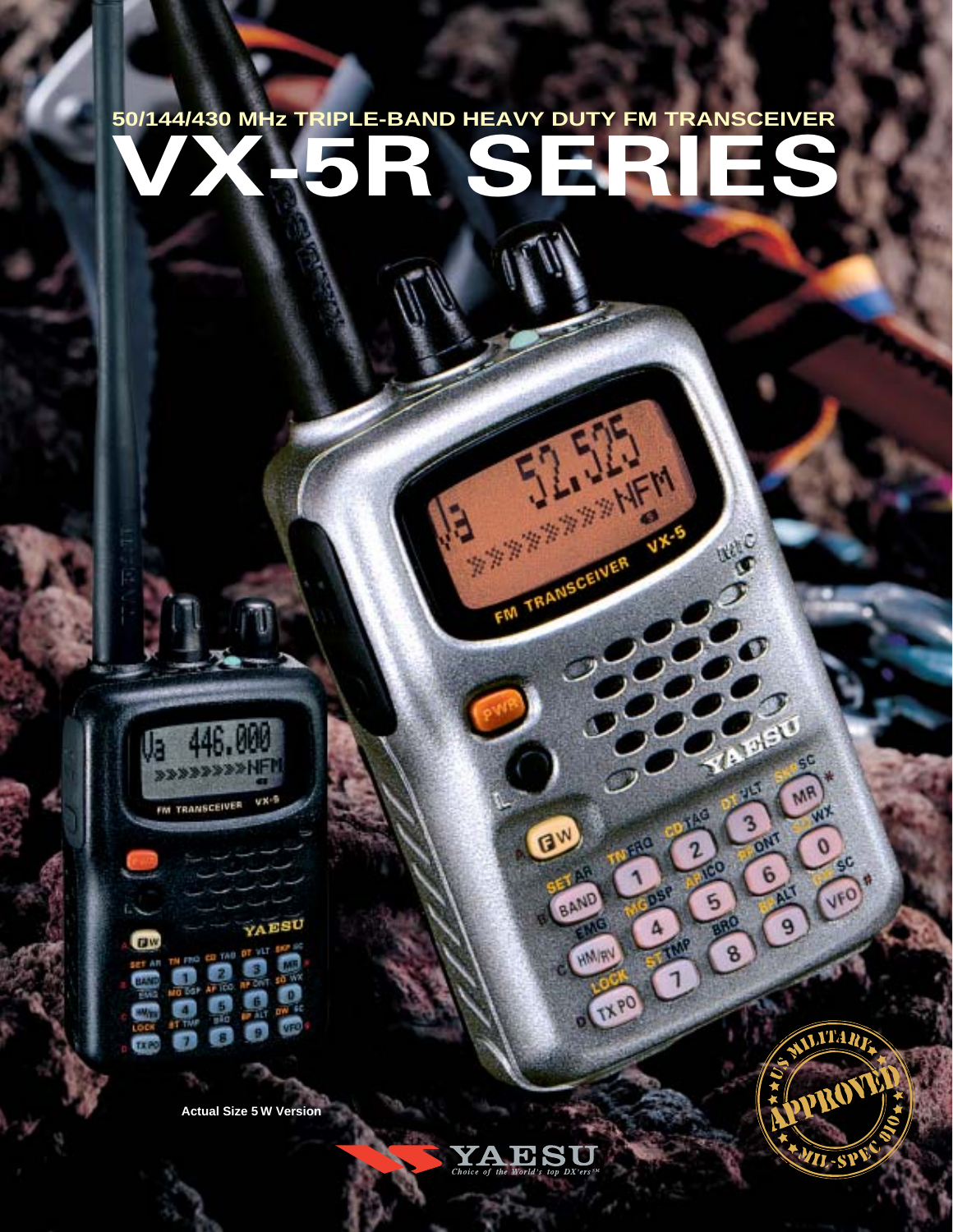**50/144/430 MHz TRIPLE-BAND HEAVY DUTY FM TRANSCEIVER**

**SERIES** 

E)

**Shortwave to Microwave Reception. Tough Aluminum Diecast Construction.**

OUGHEST

**The VX-5R's ruggedness and durability are assured thanks to the die-cast aluminum housing, augmented by an extensive gasketing system which sets a new standard for water resistance among amateur HTs. Tough enough to have passed the stringent shock and vibration requirements of the U.S. military (MIL-STD 810), the VX-5R also boasts such signature Yaesu features as loud, crisp receiver audio, a large easy-to-read LCD display, and straightforward operation. The VX-5R is the unquestioned leader in HT** 

 $\mathbf{F}$ 

**Triband Transmission.**

**technology for the new Millennium!**

**FASTILET** 



**50/144/430 MHz TRIPLE-BAND HEAVY DUTY FM TRANSCEIVER**

**Actual Size**



turned off!





Perfect for outdoor recreational use, the VX-5R's circuitry is enclosed in a tough aluminum diecast case/chassis, which provides long life for the components due to the exceptional heat-dissipation characteristics of

**Rugged Diecast Aluminum Construction** 

Optional Barometric Pressure Sensor (SU-1) Unit

The optional SU-1 module provides both barometric pressure and altitude measuring capability, perfect for recreational use while hiking.

The VX-5R may even be programmed to monitor pressure and temperature or temperature and altitude while it is

**SU-1**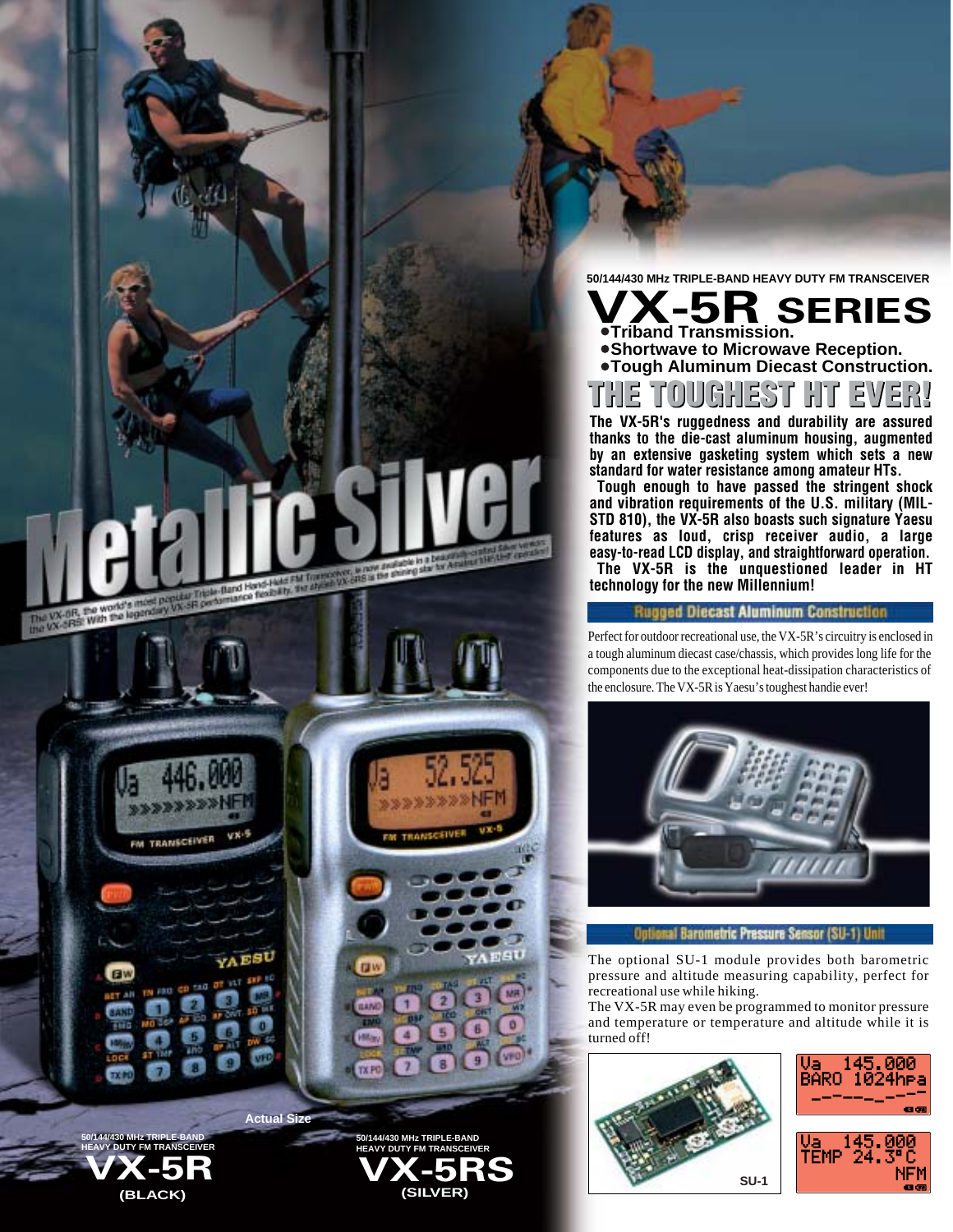## **Full-Performance 5W Tribander**

Yaesu has again broken through the sizeperformance barrier with the introduction of the VX-5R. Despite its extraordinarily small size, the VX-5R provides 5 Watts of power output on the 50 MHz and 144 MHz band, and 4.5 Watts on the 430 MHz band. What's more, the VX-5R brings ease of operation via its full-function keypad. So when you need the compact size of a milliwattpower handie, but the power and performance of a full-size unit, the VX-5R brings you both!

# High-Capacity, High-Power Lithium-Ion Battery Pack

The outstanding power output of the VX-5R is made possible by the standard FNB-58LI Lithium-Ion Battery Pack, which supplies 7.2 Volts at an incredible 1100 mAh. Depending on the power output selected and your operating patterns, operating times of 6 to 12 hours are now possible without re-charging. And the supplied NC-72 AC Adapter provides charging of the FNB-58LI in five hours or less.

| <b>Operating Band</b>      | <b>Battery Life (Approx.)</b> |               |
|----------------------------|-------------------------------|---------------|
|                            | <b>FNB-58LI</b>               | <b>FBA-23</b> |
| 50 MHz (1)                 | 6.5 hours                     | 7.5 hours     |
| 144 MHz (1)                | 6 hours                       | 7 hours       |
| 430 MHz (1)                | 5.5 hours                     | 6 hours       |
| Other Bands <sup>(2)</sup> | 15 hours                      | 9 hours       |

 $(1)$  TX 6 sec., RX 6 sec. and Squelched 48 sec. (2) Continuous signal reception

\*Measurements are per EIA standards. (AF Output 50% duty)

#### **Extensive Battery Conservation Features**

The VX-5R's microprocessor includes several important battery-saving features which may be enabled by the operator. These include:

- Receive Battery Saver, which puts the transceiver into a "sleep" mode, while checking the receive frequency periodically (0.2/0.3/0.5/1/2 seconds) for "activity".
- Transmit Battery Saver, which reduces power output automatically based on the incoming station's signal strength.
- Automatic Power Off (APO) feature, which will turn the VX-5R off after a programmable interval of non-use (0.5/1/3/5/8 hours).
- Four Transmit Power Levels, including a 300 mW setting for local work.
- Busy Lamp Off feature allows the operator to disable to "Busy Channel" lamp, thus further conserving battery life.

The VX-5R's display includes a convenient battery monitoring system which shows both transmit and receive usage and a "Low Battery" indicator.



#### Low Voltage Indicator Battery is nearing depletion. Battery voltage is critically low. Œ

# **Ultra-Wide Frequency Coverage**

Wide-band VHF/UHF receiver coverage is combined with AM Medium-Wave and Shortwave reception, for more operating enjoyment than ever. Use the Shortwave coverage (to 16 MHz) to listen to overseas broadcasts, along with time, weather, and propagation forecast information from WWV. The operating mode of the VX-5R is automatically preset for each operating band, with easy manual mode change provided via the Menu System.

| <b>Operating Band</b>  | <b>Frequency Coverage</b> |
|------------------------|---------------------------|
| <b>AM Broadcast</b>    | $0.5 - 1.8$ MHz           |
| Shortwave Broadcast    | $1.8 - 16$ MHz            |
| 6 m Amateur            | 48 - 59 MHz               |
| <b>FM/TV Broadcast</b> | 59 - 108 MHz              |
| Aircraft               | 108 - 137 MHz             |
| 2 m Amateur            | 137 - 174 MHz             |
| <b>VHF TV</b>          | 174 - 222 MHz             |
| <b>VHF/UHF Misc.</b>   | 222 - 420 MHz             |
| 70 cm Amateur          | 420 - 470 MHz             |
| <b>UHF TV</b>          | 470 - 729 MHz             |
| UHF Misc.*             | 800 - 999 MHz             |

FM and TV broadcast reception utilize a special \*Cellular/digital telephone frequencies areblocked. Frequency coverage may vary indifferent countries, due to local regulations.

"FM-Wide" mode, which provides excellent fidelity!

# **Easy-To-Read Dol Matrix LCD**

The three-section Liquid Crystal Display (LCD) provides (A) frequency and mode information, (B) Alpha Tag or sub-VFO frequency display, and (C) signal strength and power output indication. The LCD includes a handy "Icon" mode, in which functions' labels are replaced by pictographic icons for ease

of operation. And the  $\overline{U}$ characters used for the S/PO meter can be changed, for easiest viewing by you.



# Dual Walch for Checking Activity on Two Frequencies

The VX-5R's Dual Watch feature lets you monitor a main operating frequency while periodically checking a second frequency for activity. If a station appears on the "Dual Watch" frequency, the VX-5R will lock onto that frequency so that you can respond to the calling station.

# Spectra-Scope<sup>tor</sup> for Monitoring Adjacent Channels

The VX-5R's Spectra-Scope™ provides a graphical display of five channels above and below

your current operating frequency, to help you find or avoid busy channels.



#### Automatic Range Transponder System (ARTS<sup>184</sup>)

The ARTSTM feature provides an audible confirmation of "in-range" or "out-of-range" status with other ARTS™-equipped stations. When activated, ARTS™ sends out a periodic transponder signal (including DCS code) so that you and the other station will know if you have slipped beyond communication range (so you will know you need to move to a better location). ARTSTM will also send a CW identification of your callsign, if desired.



#### **Extensive Memory System with Alphanumeric Lab**

The VX-5R's memory system provides 220 regular memories, a "Home" channel on each band, 10 pairs of "Band Limit" memories for the Programmable Memory Scan feature, and five Memory Groups (up to 24 channels from the "main" memory band can be stored into each Memory Group).

#### **Eight-digit Alpha-numeric Memory Labels**

Use the alpha-numeric labels for quick and easy recognition of memory channels as you recall them.

#### Smart Search™ Provides Automatic Leading of Memories :

When traveling to a city for the first time, loading of memories can be time-consuming. With the VX-5R, just use the Smart Search™ feature, which automatically scans above and below your current frequency, loading busy channels into the 31 available Smart SearchTM memories. The VX-5R can be instructed to make either (1) a single sweep above and below your frequency, or (2) a continuous sweep, which ends only when all 31 Smart Search<sup>™</sup> memories are full.

# **CTCSS and DCS Encoder/Decoders Built In**

The VX-5R includes a wide variety of tone encoding and decoding systems for today's active Ham!

- A 39-tone subaudible CTCSS encoder/decoder for easy repeater access and/or silent monitoring.
- A 104 Digital Coded Squelch (DCS) for advanced repeater systems or simplex operations where maximum immunity from "falsing" is required.
- A Menu-driven 1750-Hz Tone Burst system for repeater access.
- A Bell Alarm to alert the operator that a call is being received.
- Tone search, in both the CTCSS and DCS modes, for emergency situations where you need to know the tone or code required for access to an unfamiliar repeater.
- A 16-digit DTMF Autodialer with nine memories, for autopatch use.

#### **Versalile Scanning Options**

The VX-5R provides flexible scanning, including scan-halt options of "Carrier Drop," "5-second Pause," and "Stop" (no resumption of scanning). The VX-5R may be instructed to scan the VFOs, the Memories, or a portion of the VFO range, and the LCD's illumination can be programmed to light up when scanning halts.

#### **Ideal for AO-27 Satellite Operation**

The 144/430 MHz capability of the VX-5R is ideal for portable satellite operation on FM satellites like AO-27 (TX 145.8 MHz/RX 436.8 MHz). The compact size of the VX-5R leaves you with one hand free to hold a small beam antenna, if you like!

## **High-Performance Features for Everyday Operation**

■Automatic Repeater Shift ■Backlit Keypad & Display ■Computer Programming via optional ADMS-1E Programming Kit ■Cloning from one VX-5R to another via optional CT-27 Cloning Cable ■TOT (Time-Out Timer) to prevent interference due to "locked mic" condition ■BCLO (Busy Channel Lock Out) to prevent interference to others during Tone Squelch or DCS operation ■Quick Check of repeater uplink frequency ■Selectable channel steps: 5/10/12.5/15/20/25/50/100 kHz/step ■One-touch Emergency Channel with tone alert on UHF Home Channel ■VFO-A/VFO-B VFO link (synchronized tuning) ■Easy Packet Interface using optional CT-44 Mic Adapter